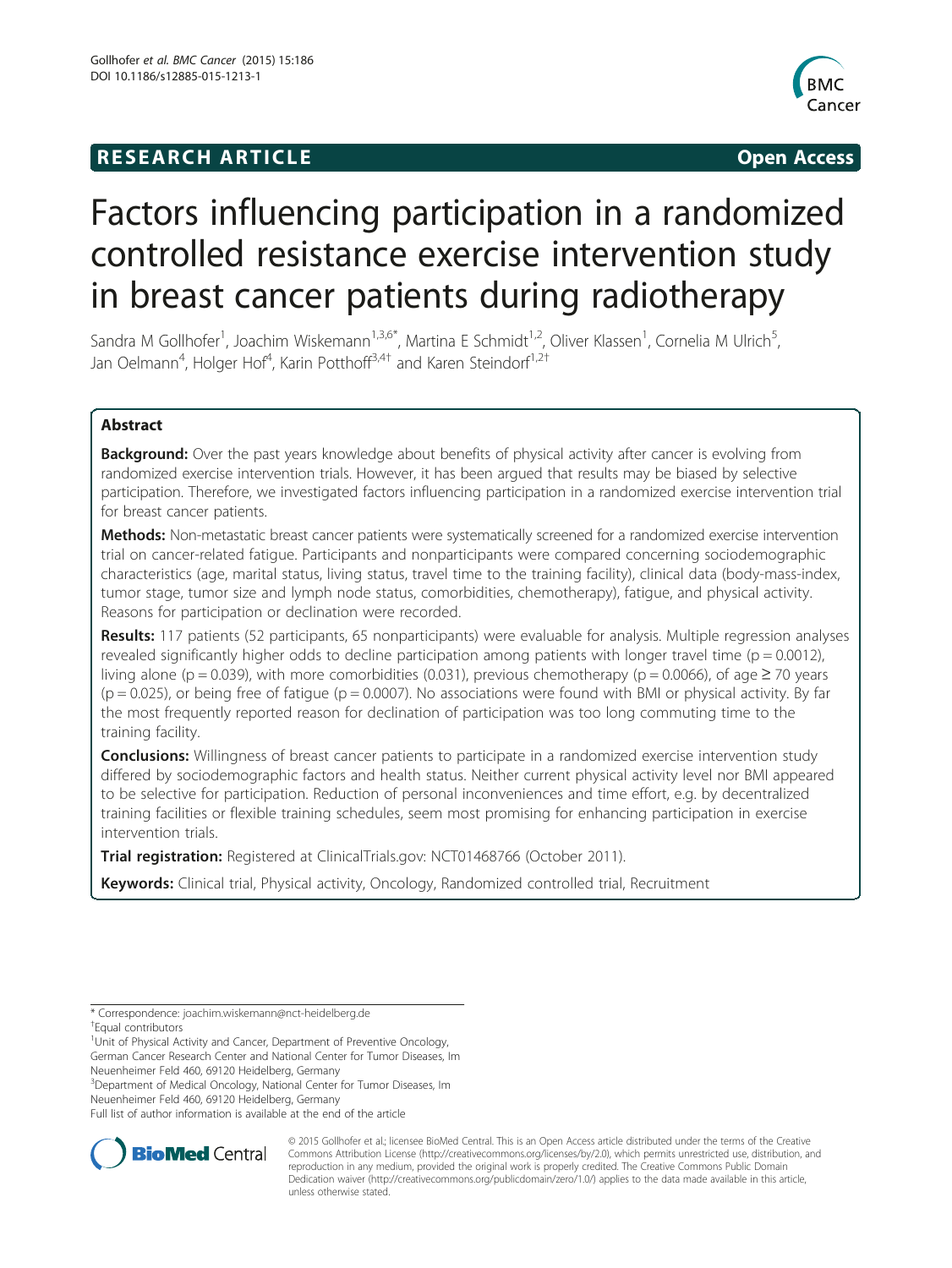## Background

In recent years an increasing number of studies have been published, evaluating the role of physical activity during or after cancer treatment. It has been shown that structured exercise training can reduce adverse effects in cancer patients like cancer-related fatigue (CRF) [[1-3](#page-7-0)], improve quality of life [[4\]](#page-7-0) and positively impact cardiorespiratory fitness [\[5](#page-7-0)]. Most of the findings are based on clinical studies with small numbers of subjects or patients, and there is an ongoing debate whether those patients willing to be randomized to a demanding exercise program might be highly selective [\[6,7](#page-7-0)]. Clinical trials are essential for research and randomized controlled studies are considered the gold standard to evaluate new therapies and determine efficacy or effectiveness of interventions [[8\]](#page-7-0). However, only 3-5% of all cancer patients in Great Britain and the US are included in randomized controlled studies [\[9](#page-7-0)]. These low rates result from strict study protocols together with patient- and physician related factors, e.g. time constraints or influence on the relationship between physician and patient. Moreover, it has been shown that the process of recruitment itself is very selective and often threatens the generalizability [[10\]](#page-7-0). Data from clinical cancer trials (mostly drug studies) suggest that age [[11](#page-7-0),[12](#page-7-0)], tumor stage [\[13,14\]](#page-8-0), lymph node involvement [[12\]](#page-7-0), comorbidities [\[12\]](#page-7-0), and travel distance [\[15,16\]](#page-8-0) play an important role in the acceptance or non-acceptance in study participation. De Jong et al. [[17\]](#page-8-0) determined differences between participants and nonparticipants of an exercise trial for patients with rheumatoid arthritis. They concluded that nonparticipants were older, mainly males, suffered for a longer duration from their disease and had a lower level of education. To our knowledge, the determinants of participation of cancer patients in exercise intervention trials have not yet been systematically investigated in this extent. It is important to explore these determinants to improve participation rates in further trials.

Therefore aim of the present study was to investigate factors that explain participation and nonparticipation in an exercise intervention trial for breast cancer patients undergoing adjuvant radiotherapy. This study focuses on demographic, personal and clinical factors associated with participation, as well as patient motivation.

## Methods

## Study design

The present BEST-Participation-study was carried out from July 2011 to December 2011 during the patient screening for the BEST-study. The BEST-study (in German: Bewegung und Entspannung für Brustkrebspatientinnen unter Strahlentherapie, translation: exercise and relaxation for breast cancer patients during radiotherapy) is a prospective, randomized, controlled intervention trial for non-

metastatic breast cancer patients undergoing adjuvant radiotherapy. The BEST-study compared a 12-week resistance intervention program during and after radiotherapy with relaxation training in regard to cancer-related fatigue perception [\[18,19](#page-8-0)]. The BEST-Participation-study was an observational study embedded in the BEST-study, collecting information on factors potentially influencing willingness to participate in a randomized exercise-intervention trial. The aims of the present analysis were (1) to determine clinical and sociodemographic characteristics of participants and nonparticipants, and (2) to identify reasons for participation or declination. Patients, who signed informed consent for the BEST trial automatically took part in the BEST-Participation-study and are referred to as participants throughout this manuscript. Patients, who refused participation in the BEST-study but agreed to fill out the short questionnaire for the BEST-Participation-study, are referred to as nonparticipants.

Protocols of the BEST- and of the BEST-Participationstudy were approved by the Ethic Committee of the University of Heidelberg and have been performed in accordance with the ethical standards of the Declaration of Helsinki. The BEST-study is registered at ClinicalTrials.gov (NCT01468766).

## Study population

All participants were treated at the National Center for Tumor Diseases Heidelberg (NCT) in cooperation with the Department of Radiooncology of the University Medical Centre in Heidelberg. Inclusion criteria were: female breast cancer patients with UICC stage I-III, indication for adjuvant radiotherapy, age  $\geq 18$  years, BMI  $\geq 18$  kg/m<sup>2</sup>, written informed consent, ability to follow instructions. Exclusion criteria were: acute infection, problems with walking or standing, severe neurological dysfunction, severe cardiovascular disease, severe pulmonary insufficiency, severe renal insufficiency, other malignancies (except carcinoma in situ of skin or cervix), abuse of alcohol or drugs, regular participation in resistance or endurance training. Breast cancer patients were recruited by a physician who was responsible for the assessment of inclusion and exclusion criteria. Both nonparticipants and participants had to fulfill these BEST-inclusion criteria.

## Study recruitment

Eligible patients were briefly informed about the exercise trial at their first consultation for radiotherapy at the outpatient clinic of the Department of Radiooncology of the NCT. Interested patients were handed out an information sheet. They were called a few days later to get more comprehensive information.

Upon informed consent women were included in the BEST-study as well as in the BEST-Participation-study. As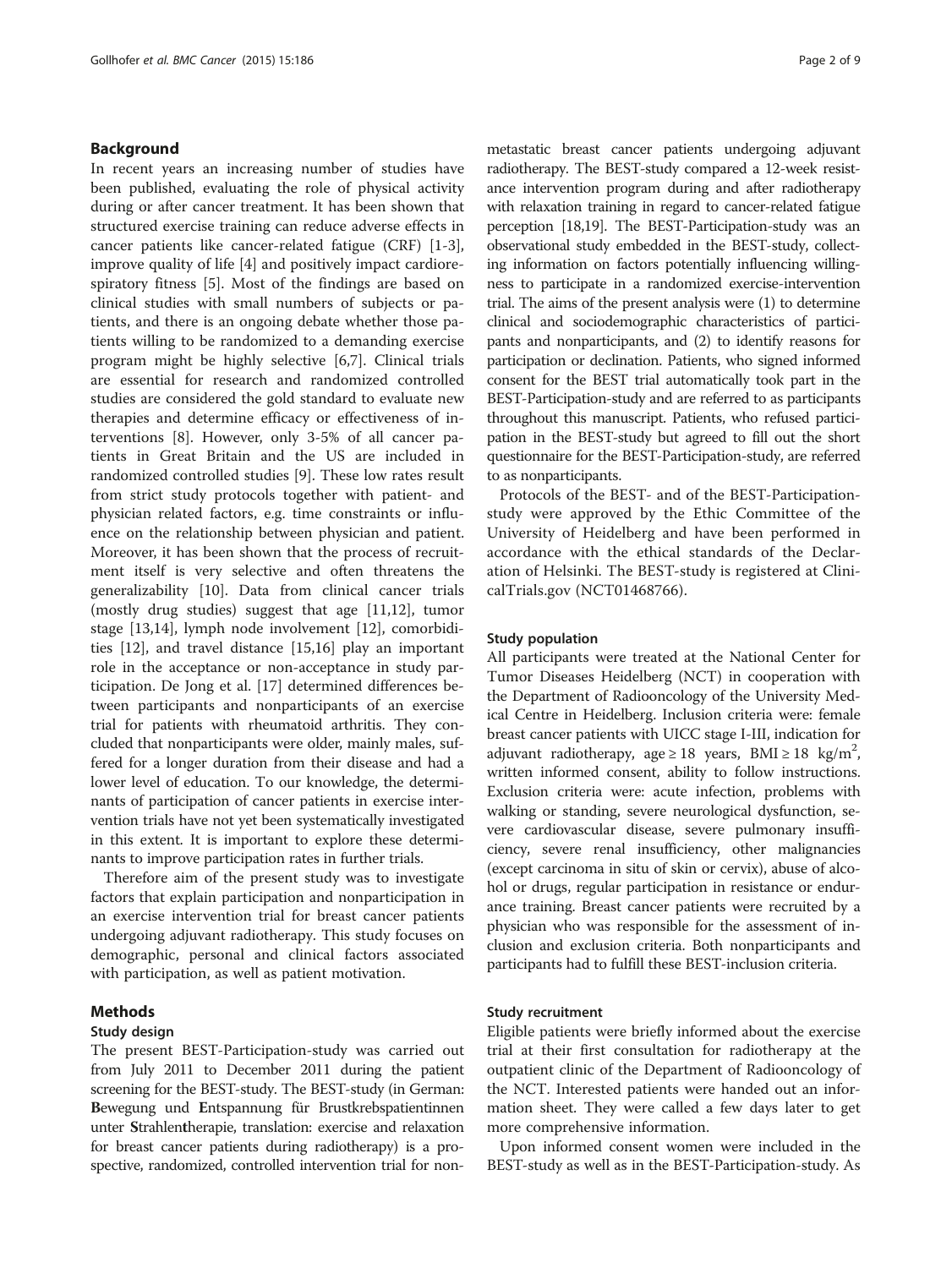<span id="page-2-0"></span>participants they had to fill out relevant questionnaires (see below) at their baseline visit for the study entry.

Patients refusing participation were asked whether they would be willing to provide some reasons for their declination and to complete a brief questionnaire either immediately in the outpatient clinic or at home, returned by mail. Written informed consent was obtained from both, BEST participants and nonparticipants. For the recruitment flow see Figure 1.

## Data collection

Clinical data, including tumor size, lymph node status, tumor stage, comorbidities, chemotherapy (yes/no), age, BMI, were collected from the clinical information system. Additional information, such as sociodemographic data, fatigue, physical activity and motivational aspects for exercise, was assessed by self-administered questionnaires. Patients were asked to specify marital status (married/living with partner, separated, divorced, widowed, single, not specified), living status (alone, with others) and travel distance (up to 30 min, between 30 min and 1 h, more than 1 h) to the training center. For a baseline assessment of physical activity reflecting the last week prior to inclusion we used the short version of the Freiburg questionnaire of physical activity (FFKA) [\[20\]](#page-8-0), a standardized and validated instrument. FFKA focuses on everyday activity with low to medium exertion in addition to exercise activities. With 8 questions basal, recreational and sportive activities are assessed. Cancer-related fatigue, the primary endpoint of the BEST-study, was measured by the multidimensional, 20-item Fatigue Assessment Questionnaire (FAQ) [\[21\]](#page-8-0). FAQ is a standardized and validated questionnaire for self-assessment of the physical, cognitive and affective dimensions of fatigue. In addition, using a visual analogue scale  $(0 = not$  tired at all,  $10 = totally$ exhausted), patients were asked to rate the intensity of current fatigue. Besides the continuous fatigue scores (total physical, cognitive and affective fatigue) we also investigated a dichotomous variable using as cutpoint the mean fatigue score of women age  $\geq 60$  years from the general German population (FAQ point value for women aged 14–39 years: 11,2; aged 40–59 years: 12,1; aged  $\ge$ 60 years) [\[22](#page-8-0)].To assess the motivation of patients to participate in the BEST-study they could choose among 7 answers, in addition to provide their own free text. Nonparticipants had the choice between 15 answers and free text to explain why they decided against study participation. Multiple answers were allowed.

If the questionnaires were not returned, patients were reminded at least three times by phone. All questionnaires and clinical information had to be completed prior to the first radiotherapy.

## Statistical analysis

Characteristics of participants and nonparticipants were compared using Student's t-test (metric data), Mann– Whitney-U-test (ordinal data), or Chi<sup>2</sup>-test (categorical data). To assess the associations between the characteristics and nonparticipation, we performed multiple logistic regression analyses assessing following covariates simultaneously in the model: age group, number of comorbidities, marital status, living status, travel distance, BMI, previous chemotherapy, and fatigue. Due to high collinearity tumor characteristics were investigated in separate models without chemotherapy. The different physical activity variables were also included in the models, but none showed a significant association with nonparticipation. Additional sensitivity analyses were performed using smaller sets of covariates to check for overfitting or spurious effects by related variables, but there were no substantial changes in the results. Reasons for participation or declination were analyzed descriptively. P-values below 0.05 were considered as statistically significant. All analyses were performed using PASW Statistics 19.0 or SAS 9.2 [SAS Institute Inc., Cary, USA].

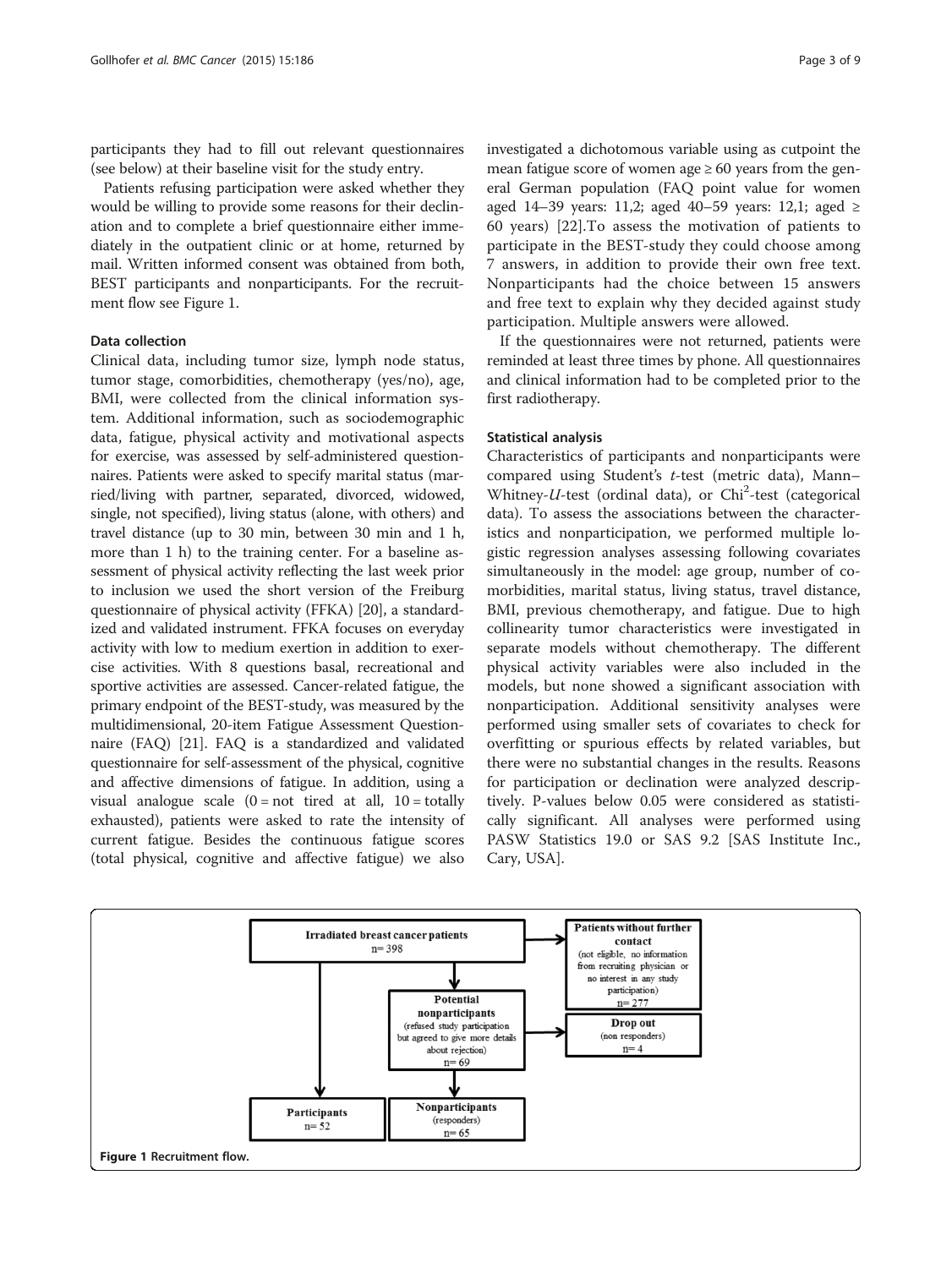## Results

From July to December 2011 a total of 398 patients with non-metastatic breast cancer were irradiated at the study clinic. In this period 52 participants and 69 nonparticipants were recruited (Figure [1\)](#page-2-0). Due to missing data from 4 nonparticipants the sample was restricted to 65 evaluable nonparticipants. The remaining 277 patients were either not eligible, received no information from the recruiting physicians or were not interested in any study participation. Thus, information for this BEST-Participation-study was available for 30.4% of all breast cancer patients with adjuvant radiotherapy during the study period.

## Characteristics of participants and non-participants

Sociodemographic characteristics are presented in Table [1](#page-4-0). The mean age did not differ statistically significantly between participants and nonparticipants ( $p =$ 0.64). However, participants were more likely to be middle aged (age 40–70 years) whereas nonparticipants were more likely to be younger or older  $\langle$  <40 years,  $\geq$  70 years)  $(p = 0.02)$ . Significant differences were also noted for living status ( $p = 0.009$ ) and travel distance ( $p = 0.02$ ). Here, the nonparticipants more commonly reported living alone and had to spend more time to travel from their home to the treatment center. There were no significant differences with respect to marital status ( $p = 0.18$ ).

Tumor size  $(p = 0.047)$ , nodal status  $(p = 0.036)$  and tumor stage  $(p = 0.043)$  were indicative for a locally more advanced disease among nonparticipants. The number of comorbidities tended to be higher in nonparticipants  $(p = 0.066)$ . Prior treatment with chemotherapy was somewhat more frequently reported by nonparticipants ( $p =$ 0.09). No difference between both groups was observed for BMI ( $p = 0.14$ ).

Participants and nonparticipants had comparable current physical activity levels  $(p > .99)$  (see Table [2](#page-5-0)). Only 34.6% of the participants and 33.8% of the nonparticipants were classified as "sufficiently active" according to the criteria of Frey and Berg [[23](#page-8-0)] (total score in the FFKA of 30 or a score of 14 in sportive activities) prior to starting radiotherapy. Compared to a healthy reference group [\[20](#page-8-0)] our entire study population was comparably active in day-to-day and recreational activities, but less so with respect to exercise activities.

Neither total fatigue levels ( $p = 0.25$ ) nor levels for the subcategories physical, cognitive, and affective fatigue or sleep problems differed significantly between the groups (see Table [3\)](#page-5-0). There was also no significant difference between participants and nonparticipants with regard to their fatigue levels the year before diagnosis, at the days after surgery, or during chemotherapy (if applicable). However, among nonparticipants significantly ( $p = 0.01$ ) more women were currently free of fatigue (i.e. with levels below the mean fatigue level of the general reference population) than among participants.

Multiple logistic regression analyses (see Table [4\)](#page-6-0) showed significantly higher odds for nonparticipation among patients with higher age, higher number of comorbidities, those living alone, having longer travel distances, having received a chemotherapy, or those not feeling fatigued. Divorced or separated women had lower odds to refuse participation. BMI and physical activity were not associated with participation.

Due to high collinearity, the variables tumor stage, tumor size, and chemotherapy were not included jointly in a model. Similar results were observed in the models with either tumor stage or tumor size instead of chemotherapy, with  $OR = 3.3$  (1.2 – 9.3) for higher stage vs. lower stage, and OR = 4.6 (1.4 – 15.1) for tumor sizes T2/3 vs. T1/Tis (data not shown).

## Reasons for participation or non-participation

When asked for their reasons for acceptance or declination of the study the five most frequently stated motivational aspects of BEST participants were: "I hope to reduce fatigue and improve quality of life" (65.4%), "I want to contribute to scientific progress" (65.4%), "I hope for positive effects on my cancer prognosis" (59.6%), "I want to cope with cancer" (59.6%), "I hope for better fitness and health" (57.7%) (see Table [5\)](#page-6-0). Nonparticipants most often named "Journey too far/difficulties to reach training center" (70.8%) as reason for their declination. "Time conflicts" (23.1%) and "Twice a week training is too much" (13.8%) were followed by "Health problems" and "I do not want to participate in relaxation" (both 12.3%) (see Table [6\)](#page-6-0).

## **Discussion**

The present study showed that willingness of breast cancer patients to participate in a randomized exercise intervention study was significantly influenced by age distribution, comorbidities, living status, travel time to the training center, cancer characteristics or treatment, and fatigue. No associations were observed with BMI and extent of current physical activity.

Patient's well-being often is negatively influenced by cancer itself as well as by common cancer therapies. Intervention studies have revealed the importance of physical activity as an effective method in supportive therapy  $[1,2,4,5]$  $[1,2,4,5]$  $[1,2,4,5]$ .

In literature, generalizability of results from clinical trials to the overall patient population has been questioned [[12,](#page-7-0)[14,24\]](#page-8-0). Discrepancies between willingness in general expressed by healthy persons to participate in a clinical cancer trial versus actual participation rates in patient populations have been addressed in the study from Comis et al. 2003: In a survey healthy Americans were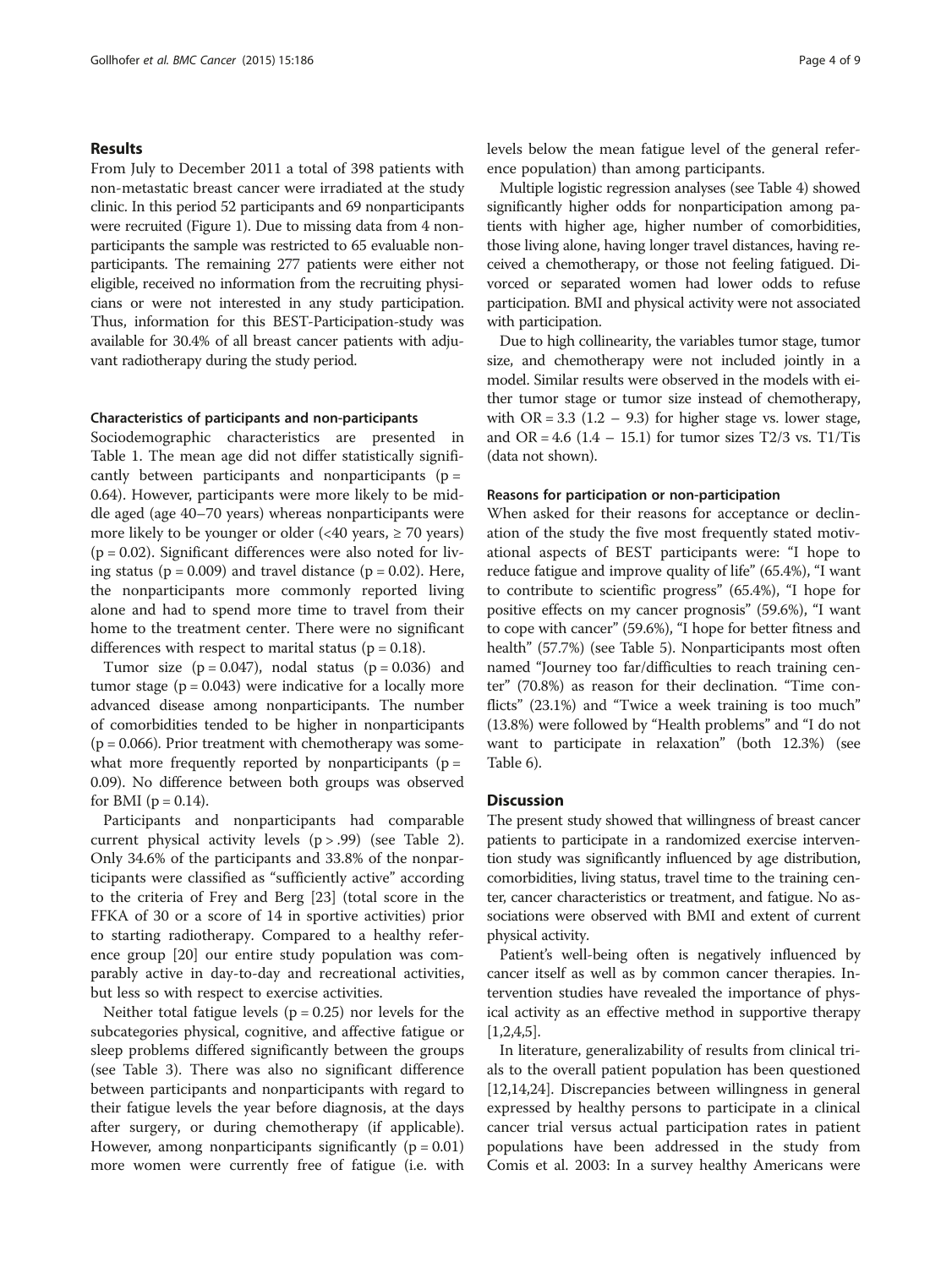## <span id="page-4-0"></span>Table 1 Sociodemographic and clinical characteristics of participants and nonparticipants

|                                    | Total ( $n = 117$ ) | Participants ( $n = 52$ ) | Nonparticipants ( $n = 65$ ) | p-Value |
|------------------------------------|---------------------|---------------------------|------------------------------|---------|
| Mean age (SD)                      | 57.0 (11.3)         | 56.5 (9.3)                | 57.5 (12.7)                  | 0.64    |
| Age groups                         |                     |                           |                              | 0.02    |
| <40 years                          | 7 (6%)              | $1(1.9\%)$                | 6 (9.2%)                     |         |
| 40-49 years                        | 24 (20.5%)          | 14 (26.9%)                | 10 (15.4%)                   |         |
| 50-59 years                        | 37 (31.6%)          | 17 (32.7%)                | 20 (30.8%)                   |         |
| 60-69 years                        | 31 (26.5%)          | 17 (32.7%)                | 14 (21.5%)                   |         |
| $\geq$ 70 years                    | 18 (15.4%)          | 3(5.8%)                   | 15 (23.1%)                   |         |
| <b>Marital status</b>              |                     |                           |                              | 0.18    |
| Married/living with partner        | 78 (66.7%)          | 38 (73.1%)                | 40 (61.5%)                   |         |
| Separated                          | 3(2.6%)             | $2(3.8\%)$                | 1(1.5%)                      |         |
| Divorced                           | 11 (9.4%)           | 6 (11.5%)                 | 5(7.7%)                      |         |
| Widowed                            | 18 (15.4%)          | 5(9.6%)                   | 13 (20%)                     |         |
| Single                             | $7(6.0\%)$          | $1(1.9\%)$                | 6 (9.2%)                     |         |
| Living status                      |                     |                           |                              | 0.01    |
| Alone                              | 32 (27.4%)          | 8 (15.4%)                 | 24 (36.9%)                   |         |
| With others                        | 85 (72.6%)          | 44 (84.6%)                | 41 (63.1%)                   |         |
| <b>Travel distance</b>             |                     |                           |                              | 0.02    |
| Up to 30 minutes                   | 30 (25.6%)          | 18 (34.6%)                | 12 (18,5%)                   |         |
| Between 30 minutes and 1 h         | 67 (57.3%)          | 30 (57.7%)                | 37 (56.9%)                   |         |
| More than 1 h                      | 20 (17.1%)          | 4 (7.7%)                  | 16 (24.6%)                   |         |
| Mean BMI [kg/m <sup>2</sup> ] (SD) | 26.3 (4.5)          | 25.7(4.7)                 | 26.9 (4.4)                   | 0.14    |
| <b>Tumor size</b>                  |                     |                           |                              | 0.047   |
| Tis                                | 16 (13.7%)          | 8 (15.4%)                 | 8 (12.3%)                    |         |
| T1                                 | 66 (56.4%)          | 34 (65.4%)                | 32 (49.2%)                   |         |
| T <sub>2</sub>                     | 30 (25.6%)          | 9 (17.3%)                 | 21 (32.3%)                   |         |
| T3                                 | 5(4.3%)             | $1(1.9\%)$                | $4(6.2\%)$                   |         |
| Nodal status                       |                     |                           |                              | 0.04    |
| Positive                           | 34 (29.1%)          | 10 (19.2%)                | 24 (36.9%)                   |         |
| Negative                           | 83 (70.9%)          | 42 (80.8%)                | 41 (63.1%)                   |         |
| Tumor stage (UICC)                 |                     |                           |                              | 0.04    |
| $\circ$                            | 15 (12.8%)          | 8 (15.4%)                 | 7 (10.8%)                    |         |
| 1                                  | 55 (47.0%)          | 29 (55.8%)                | 26 (40.0%)                   |         |
| $\overline{2}$                     | 35 (29.9%)          | 11 (21.2%)                | 24 (36.9%)                   |         |
| $\mathsf 3$                        | 12 (10.3%)          | 4 (7.7%)                  | 8 (12.3%)                    |         |
| Number of comorbidities            |                     |                           |                              | 0.07    |
| $\mathbb O$                        | 48 (41.0%)          | 25 (48.1%)                | 23 (35.4%)                   |         |
| 1                                  | 43 (36.8%)          | 20 (38.5%)                | 23 (35.4%)                   |         |
| $\overline{2}$                     | 14 (12.0%)          | 3(5.8%)                   | 11 (16.9%)                   |         |
| $\geq$ 3                           | 12 (10.3%)          | 4(7.7%)                   | 8 (12.3%)                    |         |
| Chemotherapy                       |                     |                           |                              | 0.09    |
| yes                                | 46 (39.3%)          | 16 (30.8%)                | 30 (46.2%)                   |         |
| no                                 | 71 (60.7%)          | 36 (69.2%)                | 35 (53.8%)                   |         |
| Fatigue                            |                     |                           |                              |         |
| any                                | 83 (70.9%)          | 43 (82.7%)                | 40 (61.5%)                   | 0.01    |
| none                               | 34 (29.1%)          | 9 (17.3%)                 | 25 (38.5%)                   |         |

SD: Standard Deviation.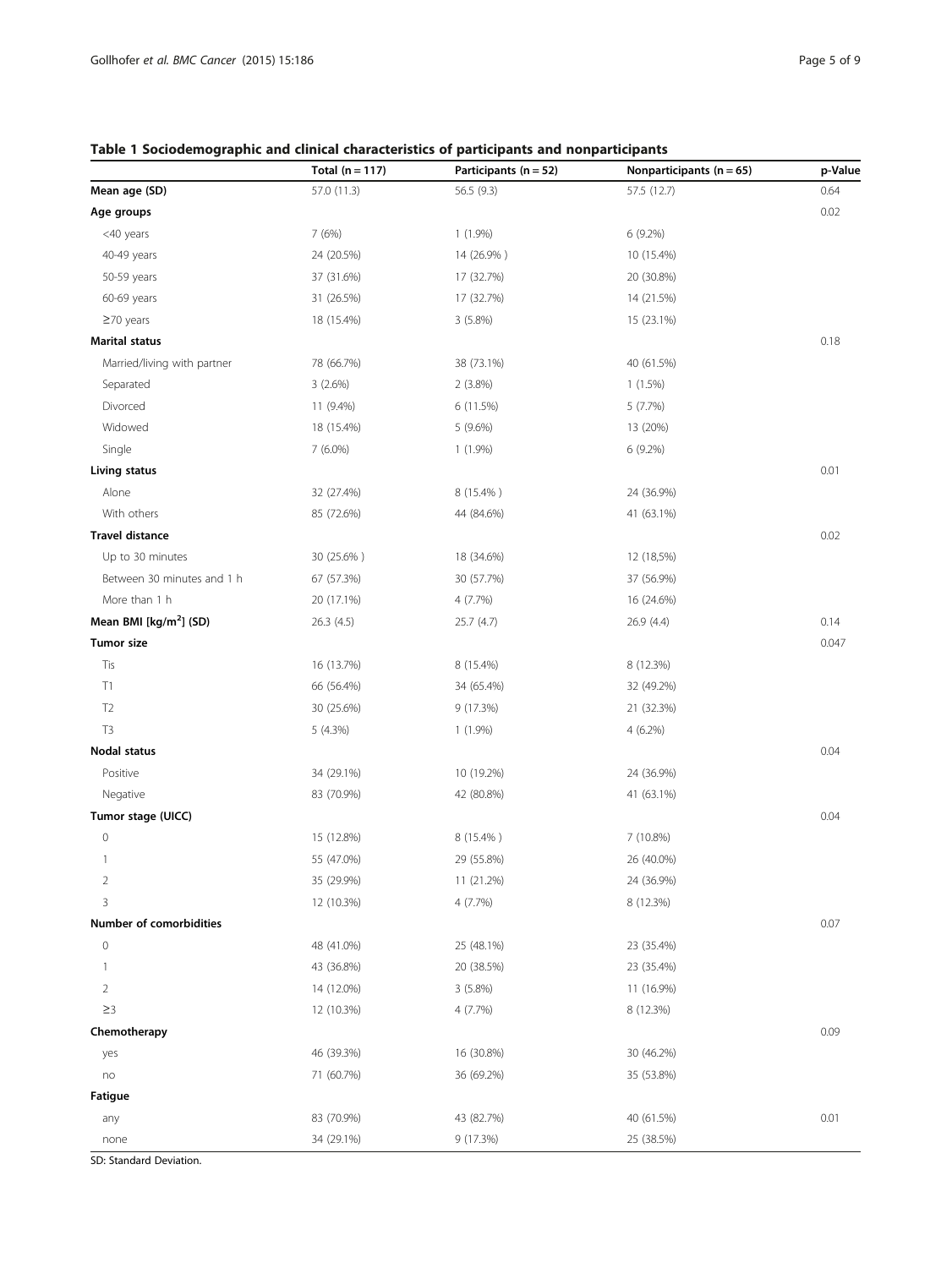|                               | Total $(n = 117)$ | Participants ( $n = 52$ ) | Nonparticipants ( $n = 65$ ) | p-Value |
|-------------------------------|-------------------|---------------------------|------------------------------|---------|
| Total activity score* (SD)    | 27.9(25.8)        | 28.2 (26.4)               | 27.6 (25.5)                  | >0.99   |
| Basal activities* (SD)        | 10.6(11.4)        | 10.6(11.3)                | 10.6(11.6)                   | 0.79    |
| Recreational activities* (SD) | 12.5(12.4)        | 13.0 (12.1)               | 12.1 (12.8)                  | 0.48    |
| Sportive activities* (SD)     | 4.8(11.9)         | 4.6(13.2)                 | 4.9(10.8)                    | 0.89    |

<span id="page-5-0"></span>Table 2 Physical activity levels of participants and nonparticipants (BEST-study) according to the short version of the FFKA

\*MET x hours/week.

SD: Standard Deviation, MET: metabolic equivalent of task.

asked about their willingness to participate in a clinical cancer trial if they were faced with cancer diagnosis. 31% indicated to be "very willing", 51% "somewhat willing", 9% "not very willing" and 6% "not willing at all" [\[25](#page-8-0)]. This is in clear contrast to the finding that only 3 to 5% of all cancer patients in Great Britain and the US participate in clinical trials [\[9](#page-7-0)]. Reasons may be that no appropriate study was open, patients were not informed about ongoing studies or were ineligible, or patients were not willing to participate. In the BEST-study 13.1% of the target population could be enrolled during the recruitment period (from July to December 2011). In consequence it is assumed that participation in intervention studies is highly selective.

In the present study, travel distance was a major factor reducing study participation: Participation in the intervention trial required the acceptance to travel twice a week to the treatment center and to spend extra time for the training. The present study shows that patients who needed significantly less time to reach the training centre were more likely to agree. Furthermore, 70.8% of the nonparticipants named "journey too far/difficulties to reach training centre" as an important reason for refusing to participate. Long travel distances and limited transportation capabilities are held responsible for less utilization of cancer treatment [\[26\]](#page-8-0). In line, studies from gynecological cancer types reported that travel distance and study participation are reciprocally related to each other [\[15\]](#page-8-0).

Participants of the BEST-study represented the age group between 40 to 69 years very well. However, patients aged younger than 40 years or older than 69 years only accounted for 7.7% of the trial participants whereas 32.2% of the nonparticipants were classified in these groups. Higher age was even significantly associated with

nonparticipation when adjusting for other factors such as comorbidities. Our results strengthen previous studies observing that especially older patients are underrepresented in clinical trials, although they comprise about one third of newly diagnosed breast cancer patients [[12,](#page-7-0)[27,28\]](#page-8-0). A detailed explanation for the selected representation of younger patients cannot be determined due to the small size of this age group.

In the BEST-Participation-study among nonparticipants a larger proportion reported living alone. Participants tended to be more often married, while widowed or single women were more frequent among nonparticipants, but differences were not statistically significant. Our data suggest that social and perhaps logistical support is an important component when considering participation in a rather time-consuming clinical exercise trial. These data are in line with Elting et al. [\[12\]](#page-7-0) who compared social factors of participants and nonparticipants with different cancer types. However, two other studies could not find such associations [\[17,29](#page-8-0)].

Comparable to Elting et al. who observed higher percentages of comorbidities in nonparticipants [\[12\]](#page-7-0), the present study revealed a statistical association between more comorbidities and nonparticipation when adjusting for other characteristics. Participants had smaller tumor sizes, lower tumor stages and less frequently positive lymph nodes than nonparticipants. Potentially, physical activity intervention trials are selective for patients with less advanced and rather local disease.

Importantly, nonparticipants and participants did not differ in their physical activity level and both groups showed a predominantly sedentary lifestyle. Thus, the present study suggests that exercise intervention studies are not selectively addressing more active patients. Likewise

Table 3 Fatigue levels of participants and nonparticipants (BEST-study) according to FAQ

|                        | Total $(n = 117)$ | Participants ( $n = 52$ ) | Nonparticipants $(n = 65)$ | p-Value |
|------------------------|-------------------|---------------------------|----------------------------|---------|
| Total fatique (SD)     | 22.1 (13.8)       | 23.5(11.1)                | 20.9 (15.7)                | 0.25    |
| Physical fatique (SD)  | 12.4(8.9)         | 12.8(7.7)                 | 12.1(9.8)                  | 0.43    |
| Cognitive fatique (SD) | 2.9(2.6)          | 3.2(2.2)                  | 2.7(2.8)                   | 0.14    |
| Affective fatique (SD) | 5.4(4.0)          | 6.1(3.7)                  | 4.9(4.2)                   | 0.06    |
| Sleep problems         | 1.4(1.1)          | 1.5 (1.0)                 | 1.3(1.1)                   | 0.24    |
|                        |                   |                           |                            |         |

SD: Standard Deviation.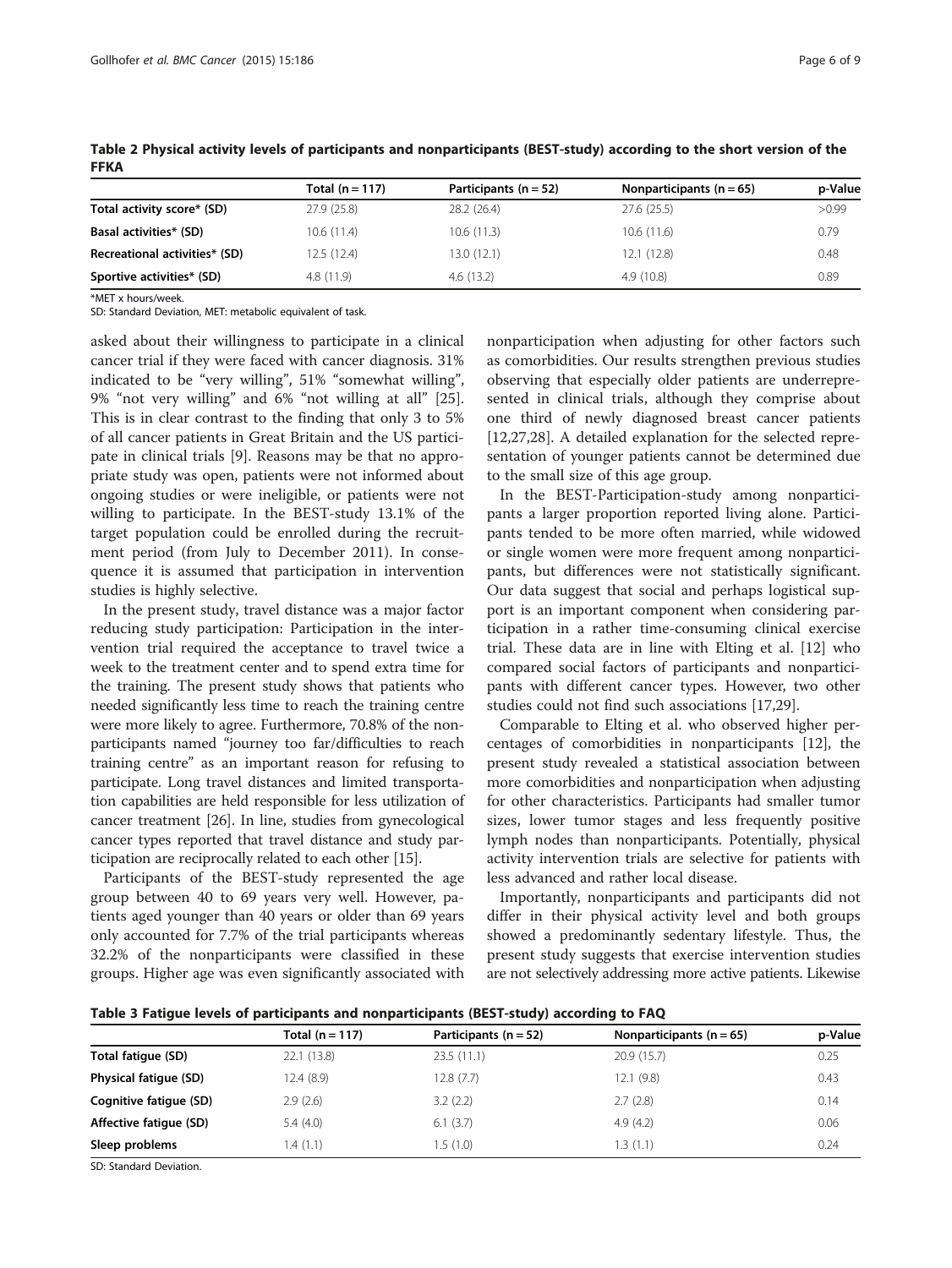## <span id="page-6-0"></span>Table 4 Multiple logistic regression model assessing the odds for nonparticipation

| Covariates                   | OR (95% CI)          | p      |
|------------------------------|----------------------|--------|
| Age groups                   |                      | 0.025  |
| <40 years                    | $6.5(0.5 - 86.4)$    |        |
| 40-49 years                  | Ref.                 |        |
| 50-59 years                  | $3.7(0.9 - 15.8)$    |        |
| 60-69 years                  | $1.0$ (0.2 - 5.7)    |        |
| $\geq$ 70 years              | 16.1 (1.7 – 150.4)   |        |
| Number of comorbidities      |                      | 0.031  |
| $\Omega$                     | Ref.                 |        |
| 1                            | $2.8$ (0.8 - 10.0)   |        |
| $\geq$ 2                     | $10.6$ (1.8 – 62.1)  |        |
| <b>Marital status</b>        |                      | 0.047  |
| Married/ living with partner | Ref.                 |        |
| Separated/divorced           | $0.1$ (0.02 - 0.9)   |        |
| Widowed                      | $0.2$ (0.03 $-1.3$ ) |        |
| Single                       | $14.3$ (0.4 - 581.8) |        |
| Living status                |                      | 0.039  |
| With others                  | Ref.                 |        |
| Alone                        | $6.5(1.1 - 38.3)$    |        |
| <b>Travel distance</b>       |                      | 0.0012 |
| Up to 30 minutes             | Ref.                 |        |
| Between 30 minutes and 1 h   | $12.3(2.7 - 56.7)$   |        |
| More than 1 h                | 19.4 (3.4 – 110.8)   |        |
| Body mass index              |                      | 0.33   |
| Normal                       | Ref.                 |        |
| Overweight                   | $2.2$ (0.7 - 7.0)    |        |
| Adipose                      | $2.3(0.5 - 10.1)$    |        |
| Chemotherapy                 |                      | 0.0066 |
| No                           | Ref.                 |        |
| Yes                          | $5.3(1.6 - 17.8)$    |        |
| Fatigue                      |                      | 0.0007 |
| Any                          | Ref.                 |        |
| None                         | $12.7(2.9 - 54.9)$   |        |

OR: odds ratio; CI: confidence interval.

Bold numbers indicate statistically significant results at level 0.05.

the BEST-Participation-study found no influence of BMI on participation in an exercise trial. As the BEST-study focuses on interventions against fatigue, it is not surprising that patients who did not feel fatigued at all were more likely to refuse study participation.

In the literature two main theories are discussed to explain motivation of participants to participate in clinical trials: Altruistic motives as well as self-interested arguments. Jenkins and Fallowfield [\[30](#page-8-0)] found that a major argument for participation in clinical trials is the desire to help future patients who are confronted with cancer

## Table 5 Motivations for study participation reported by participants of the BEST-study

| Participant's motivations ( $n = 52$ )                                               |       |  |  |
|--------------------------------------------------------------------------------------|-------|--|--|
| I want to contribute to scientific progress, that future patients<br>benefit thereof | 65.4% |  |  |
| I hope to reduce fatique and improve quality of life                                 | 65.4% |  |  |
| I hope for positive effects on cancer prognosis                                      | 59.6% |  |  |
| I want to cope with cancer                                                           | 59.6% |  |  |
| I hope for better fitness and health                                                 | 57.7% |  |  |
| Social contact to other persons concerned                                            | 38.5% |  |  |
| Recommendation of the physician                                                      | 28.8% |  |  |
| Other reasons                                                                        | 77%   |  |  |

diagnosis. In contrast to these results Truong et al. [\[31](#page-8-0)] showed that altruism is not the primary reason for accepting participation. Catt et al. [\[32](#page-8-0)] also discussed personal benefits to be responsible for acceptance or non-acceptance of trial inclusion. In the Best-Participation-study we observed both of these motivations. "I hope to reduce fatigue and improve quality of life" and "I want to contribute to scientific progress, that future patients benefit thereof" were the two most frequent statements. Thus, the feeling to influence cancer prognosis and to positively impact the own health status seems both to be important to patients.

Declination of study participation in the BEST-study was largely attributable to the distance to get to the training centre or to difficulties related to commuting. Previous studies also showed that distance and limited

## Table 6 Reasons for declination of study participation given by nonparticipants of the BEST-study

| Nonparticipant's reasons ( $n = 65$ )                              |       |
|--------------------------------------------------------------------|-------|
| Journey too far/difficulties to reach training centre              | 70.8% |
| Time conflicts                                                     | 23.1% |
| Twice a week training is too much                                  | 13.8% |
| Health problems                                                    | 12.3% |
| I do not want to participate in relaxation                         | 12.3% |
| Dislike of randomization                                           | 10.8% |
| Additional time for questionnaires and measurements<br>is too much | 9.2%  |
| Pain                                                               | 9.2%  |
| Resistance training too exhausting                                 | 7.7%  |
| Too tired or not motivated enough                                  | 6.2%  |
| I can't be bothered                                                | 3.1%  |
| Doubts about meaningfulness of the study                           | 1.5%  |
| Doubts about benefit of the training                               | 1.5%  |
| Investigation too burdensome/ inconvenient                         | 1.5%  |
| 1 h training/session is too much                                   | 1.5%  |
| Prefer not to give reasons                                         | 1.5%  |
| Other reasons                                                      | 15.4% |
|                                                                    |       |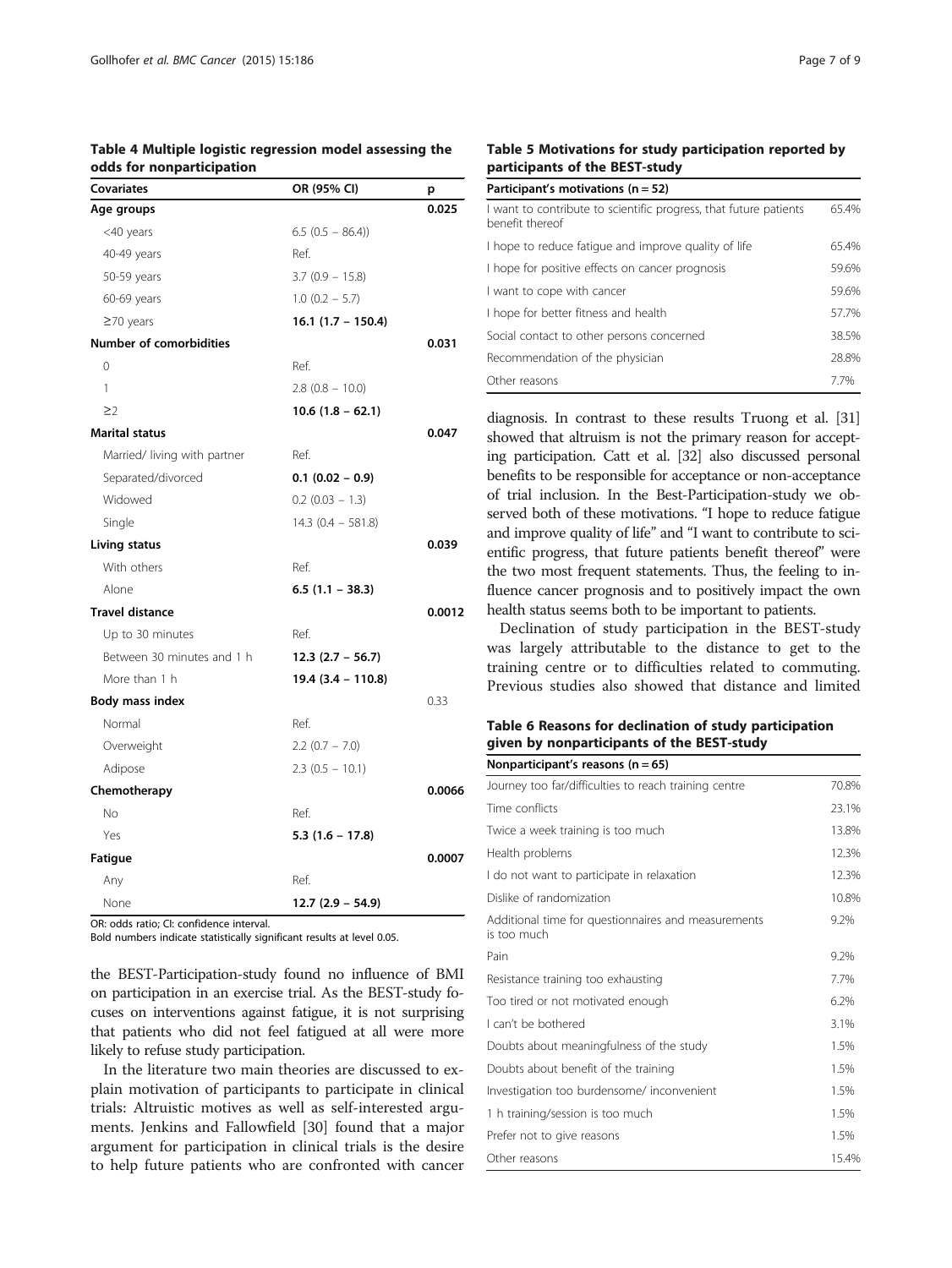<span id="page-7-0"></span>transportation possibilities can be barriers for study participation [[33,34\]](#page-8-0). In a review Ross et al. [\[35\]](#page-8-0) concluded that long travel distances associated with higher costs led to a declination of study participation and higher dropout rates. "Date difficulties", "Twice a week training is too much" and "Additional time for questionnaires and measurements is too much" can be summarized as additional logistical constraints that may be important in line with findings from other studies [\[34,36\]](#page-8-0).

Our study had several strengths: By including only patients who were classified to be eligible through the BEST-study protocol and were offered participation from physicians we were able to investigate patient-related factors in relation to participation and nonparticipation. In contrast, most of the previous studies investigating these differences used retrospective designs where recruitment procedures and criteria were not fully comparable between participants and nonparticipants. Furthermore we collected additional information like fatigue status or physical activity level which are important variables in the emerging field of exercise interventions among cancer patients. A limitation of our BEST-Participation-study is, that as most of the clinical studies, we also cannot report on the exact percentage of contacted patients with respect to the entire target population. Due to organizational difficulties in the recruitment process, such as short-term alterations of the medical staff or time constraints of the physicians, not all patients were informed about the BEST-study, and among patients not willing to participate in BEST, not all were asked to complete the questionnaires of the BEST-Participation-study. Beyond that a certain proportion of the target population decided against any study participation, so that only 30.4% of all patients with breast cancer stage I-III responded to the BEST-Participation-study, either with participation or non-participation in the BEST-study. Further research is necessary to verify these aspects in detail.

## Conclusions

Our study suggest that breast cancer patients are less willing or able to participate in a randomized resistance exercise trial if they live alone, have a long travel distance, a worse cancer prognosis, had a recent chemotherapy, are affected by fatigue, are above age 70 or have more comorbidities. However, there seemed to be no selection by current physical activity level or BMI. By far the most frequently reported reason for declination of participation was too long commuting time to the training facility. Our results might help to improve participation by adapting recruitment procedures in future exercise intervention studies appropriately.

## Competing interests

The authors declare that they have no competing interests.

### Authors' contributions

SG performed the data collection and study coordination and drafted the manuscript. JW developed the research question and supervised the data collection. MS participated in the design of the study and performed the statistical analysis. OK was responsible for the study organization and coordination. CU helped to draft the manuscript. JO, HH and KP recruited the patients and performed the medical check-up with regard to the study inclusion criteria. KS conceived and supervised the whole study process and helped to draft the manuscript. All authors read and approved the final manuscript.

#### Acknowledgements and Funding

The BEST trial is funded by the Interdisciplinary Research Funding Program (intramural) of the National Center for Tumor Diseases (NCT), Heidelberg. The authors thank Werner Diehl for Data Management.

#### Author details

<sup>1</sup>Unit of Physical Activity and Cancer, Department of Preventive Oncology German Cancer Research Center and National Center for Tumor Diseases, Im Neuenheimer Feld 460, 69120 Heidelberg, Germany. <sup>2</sup>Unit of Environmental Epidemiology, German Cancer Research Center, Im Neuenheimer Feld 280, 69120 Heidelberg, Germany. <sup>3</sup>Department of Medical Oncology, National Center for Tumor Diseases, Im Neuenheimer Feld 460, 69120 Heidelberg, Germany. <sup>4</sup> Department of Radiation Oncology, University of Heidelberg Medical Center, Im Neuenheimer Feld 400, 69120 Heidelberg, Germany. 5 Department of Preventive Oncology, National Center for Tumor Diseases, Im Neuenheimer Feld 460, 69120 Heidelberg, Germany. <sup>6</sup>National Center for Tumor Diseases (NCT), Divisions of Medical Oncology and Preventive Oncology, Im Neuenheimer Feld 460, 69120 Heidelberg, Germany.

## Received: 6 August 2013 Accepted: 18 March 2015 Published online: 27 March 2015

#### References

- Velthuis MJ, Agasi-Idenburg SC, Aufdemkampe G, Wittink HM. The effect of physical exercise on cancer-related fatigue during cancer treatment: a meta-analysis of randomised controlled trials. Clin Oncol (R Coll Radiol). 2010;22(3):208–21.
- 2. Berger AM, Gerber LH, Mayer DK. Cancer-related fatigue: implications for breast cancer survivors. Cancer. 2012;118(8 Suppl):2261–9.
- 3. Jones LW, Alfano CM. Exercise-oncology research: Past, present, and future. Acta Oncol. 2013;52(2):195–215.
- 4. Cramp F, James A, Lambert J. The effects of resistance training on quality of life in cancer: a systematic literature review and meta-analysis. Support Care Cancer. 2010;18(11):1367–76.
- 5. Lakoski SG, Eves ND, Douglas PS, Jones LW. Exercise rehabilitation in patients with cancer. Nat Rev Clin Oncol. 2012;9(5):288–96.
- 6. van Dijk-Lokkart EM, Braam KI, Huisman J, Kaspers GJ, Takken T, Veening MA, et al. Factors influencing childhood cancer patients to participate in a combined physical and psychosocial intervention program: Quality of Life in Motion. Psychooncology. 2014; doi: 10.1002/pon.3677. [Epub ahead of print]
- 7. Adams RN, Mosher CE, Blair CK, Snyder DC, Sloane R, Demark-Wahnefried W. Cancer survivors' uptake and adherence in diet and exercise intervention trials: An integrative data analysis. Cancer. 2015;121(1):77–83.
- 8. Dwan K, Gamble C, Williamson PR, Altman DG. Reporting of clinical trials: a review of research funders' guidelines. Trials. 2008;9:66.
- 9. Harrison JD, Solomon MJ, Young JM, Meagher A, Hruby G, Salkeld G, et al. Surgical and oncology trials for rectal cancer: who will participate? Surgery. 2007;142(1):94–101.
- 10. Gross CP, Mallory R, Heiat A, Krumholz HM. Reporting the recruitment process in clinical trials: who are these patients and how did they get there? Ann Intern Med. 2002;137(1):10–6.
- 11. Kemeny MM, Peterson BL, Kornblith AB, Muss HB, Wheeler J, Levine E, et al. Barriers to clinical trial participation by older women with breast cancer. J Clin Oncol. 2003;21(12):2268–75.
- 12. Elting LS, Cooksley C, Bekele BN, Frumovitz M, Avritscher EB, Sun C, et al. Generalizability of cancer clinical trial results: prognostic differences between participants and nonparticipants. Cancer. 2006;106(11):2452–8.